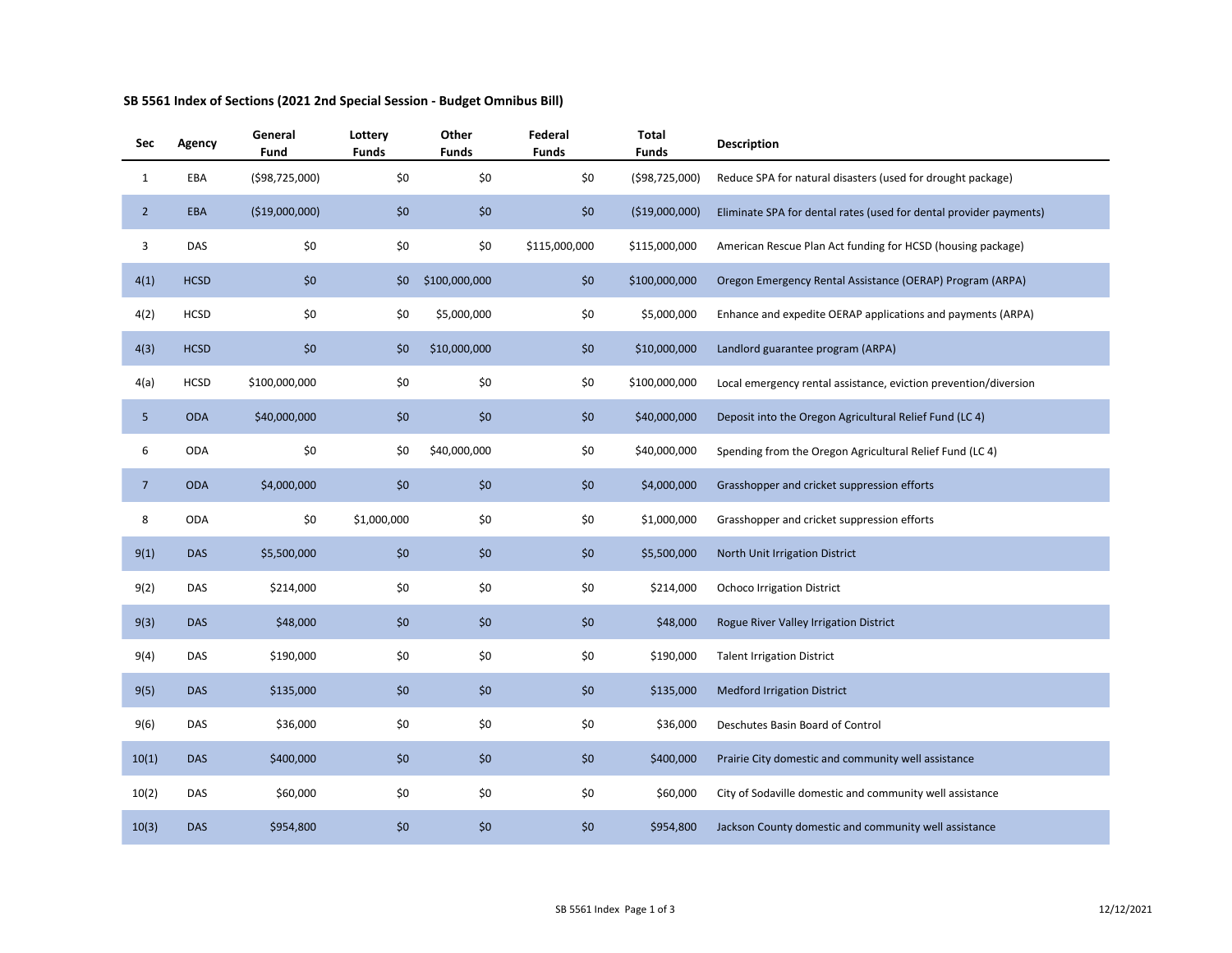| Sec   | Agency      | General<br>Fund | Lottery<br><b>Funds</b> | Other<br>Funds | Federal<br><b>Funds</b> | <b>Total</b><br><b>Funds</b> | <b>Description</b>                                                                                                  |
|-------|-------------|-----------------|-------------------------|----------------|-------------------------|------------------------------|---------------------------------------------------------------------------------------------------------------------|
| 10(4) | DAS         | \$585,200       | \$0                     | \$0            | \$0                     | \$585,200                    | Deschutes County domestic and community well assistance                                                             |
| 11    | <b>DAS</b>  | \$4,000,000     | \$0                     | \$0            | \$0                     | \$4,000,000                  | Klamath Project Drought Response Agency irrigation district assistance                                              |
| 12    | DAS         | \$4,000,000     | \$0                     | \$0            | \$0                     | \$4,000,000                  | Klamath County domestic and community well assistance                                                               |
| 13(1) | <b>DAS</b>  | \$475,000       | \$0                     | \$0            | \$0                     | \$475,000                    | Klamath Tribes aquatic resource inventory and restoration                                                           |
| 13(2) | <b>DAS</b>  | \$1,500,000     | \$0                     | \$0            | \$0                     | \$1,500,000                  | Klamath Tribes cultural resources inventory and assessment                                                          |
| 13(3) | <b>DAS</b>  | \$6,600,000     | \$0                     | \$0            | \$0                     | \$6,600,000                  | Klamath Tribes chronic drought and persistent fire projects/activities                                              |
| 13(4) | DAS         | \$1,100,000     | \$0                     | \$0            | \$0                     | \$1,100,000                  | Klamath Tribes emergency management staffing and equipment                                                          |
| 14    | <b>DAS</b>  | \$10,000,000    | \$0                     | \$0            | \$0                     | \$10,000,000                 | Oregon Worker Relief Coalition direct payments to agricultural workers<br>missing work due to extreme heat or smoke |
| 15    | DAS         | \$1,500,000     | \$0                     | \$0            | \$0                     | \$1,500,000                  | Grants to small-scale farmers impacted by drought, heat or wildfire                                                 |
| 16    | <b>HECC</b> | \$250,000       | \$0                     | \$0            | \$0                     | \$250,000                    | Oregon State University (OSU) climate research                                                                      |
| 17(1) | HECC        | \$500,000       | \$0                     | \$0            | \$0                     | \$500,000                    | OSU Extension technical assistance to small-scale farmers and ranchers                                              |
| 17(2) | <b>HECC</b> | \$500,000       | \$0                     | \$0            | \$0                     | \$500,000                    | OSU Extension drought-resistant crops, conservation, infrastructure                                                 |
| 17(3) | <b>HECC</b> | \$250,000       | \$0                     | \$0            | \$0                     | \$250,000                    | OSU Extension commodity commission producer surveys                                                                 |
| 17(4) | <b>HECC</b> | \$250,000       | \$0                     | \$0            | \$0                     | \$250,000                    | OSU College of Ag Sciences soil health research                                                                     |
| 18    | WRD         | \$300,000       | \$0                     | \$0            | \$0                     | \$300,000                    | Statewide drought vulnerability survey                                                                              |
| 19    | <b>OWEB</b> | \$1,627,000     | \$0                     | \$0            | \$0                     | \$1,627,000                  | Matching grants for irrigation modernization projects                                                               |
| 19a   | <b>OWEB</b> | \$2,000,000     | \$0                     | \$0            | \$0                     | \$2,000,000                  | North Unit Irrigation District matching grants for modernization projects                                           |
| 20    | <b>OWEB</b> | \$1,000,000     | \$0                     | \$0            | \$0                     | \$1,000,000                  | Jefferson County drought resiliency projects                                                                        |
| 21    | OWEB        | \$3,000,000     | \$0                     | \$0            | \$0                     | \$3,000,000                  | Klamath County grants for livestock watering wells and water facilities                                             |
| 22    | <b>OWEB</b> | \$1,000,000     | \$0                     | \$0            | \$0                     | \$1,000,000                  | Klamath County drought resiliency work                                                                              |

## **SB 5561 Index of Sections (2021 2nd Special Session - Budget Omnibus Bill)**